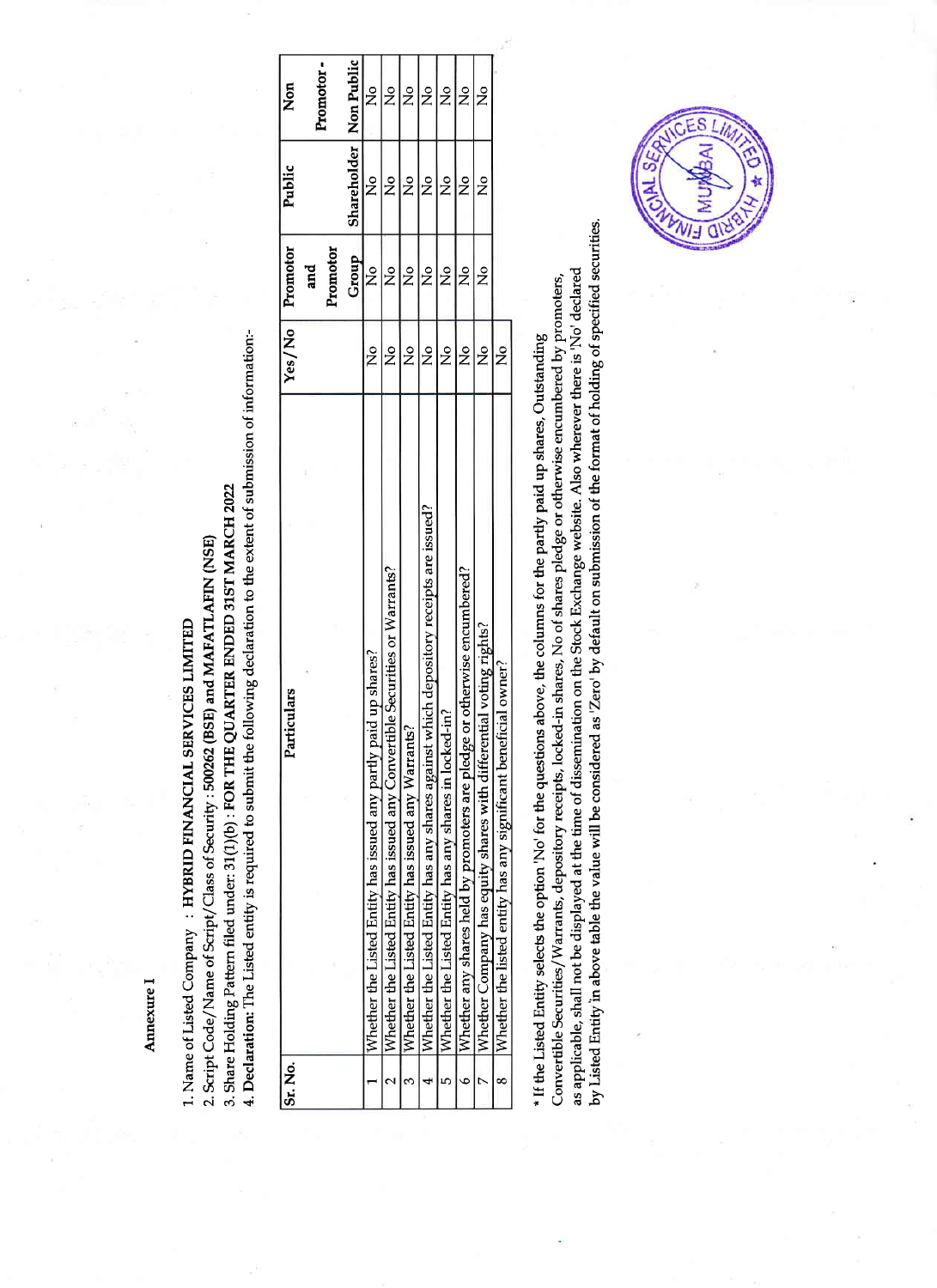| demateria<br>Lized form<br>of equity<br>Number<br>shares<br>held in<br>$\widetilde{\mathcal{E}}$                                                                                                                                                                                     |                                                 |             | 18832466                    | 5416947  |                         |                       |                                | 0 24249413     |
|--------------------------------------------------------------------------------------------------------------------------------------------------------------------------------------------------------------------------------------------------------------------------------------|-------------------------------------------------|-------------|-----------------------------|----------|-------------------------|-----------------------|--------------------------------|----------------|
| pledged or otherwise<br>Number of share<br>encumberd (XIII)                                                                                                                                                                                                                          | otal share<br>As a % of<br>held (b)             |             |                             |          |                         |                       |                                |                |
|                                                                                                                                                                                                                                                                                      |                                                 |             |                             |          |                         |                       |                                |                |
| shares (XII)                                                                                                                                                                                                                                                                         | As a % of No.(a)<br>held (b)<br>shares<br>Iotal |             |                             |          |                         |                       |                                |                |
|                                                                                                                                                                                                                                                                                      | No. (a)                                         |             | c                           | c        |                         |                       |                                |                |
| as % assuming<br>full conversion<br>securities (as a<br>of convertible<br>$(N+11N)$ = $(N)$<br>share capital)<br>% of diluted                                                                                                                                                        | as a $\%$ of<br>$(A + B + C2)$                  |             |                             |          |                         |                       |                                |                |
| warrants) (X)<br>outstanding<br>convertible<br>underlying<br>(including<br>securities                                                                                                                                                                                                |                                                 |             |                             |          |                         |                       |                                |                |
|                                                                                                                                                                                                                                                                                      | Total as %<br>$A + B + C$                       |             | 64.02                       | 35.98    |                         |                       |                                | $\overline{8}$ |
|                                                                                                                                                                                                                                                                                      |                                                 | Total       | 18844578                    | 10591697 |                         |                       |                                | 0 29436275     |
| securities (IX)                                                                                                                                                                                                                                                                      | No. of voting rights                            | Class eg:y  |                             |          |                         |                       |                                |                |
|                                                                                                                                                                                                                                                                                      |                                                 | Class eg: x | 18844578                    | 10591697 |                         |                       |                                | 29436275       |
| of shares   Total No.   Shareholding as   Number of voting rights held in each class of   No. of shares   Shareholding   Number of locked in  <br>Shares held a % of total no. of<br>(V)+(VI) (Calculated as per<br>VIII) As a % of<br><b>SCRR 1957)</b><br>$(A + B + C2)$<br>shares |                                                 |             | 64.02                       | 35.98    |                         |                       | ¢                              | 100            |
| VII                                                                                                                                                                                                                                                                                  |                                                 |             | 18844578                    | 10591697 |                         |                       |                                | 29436275       |
|                                                                                                                                                                                                                                                                                      |                                                 |             |                             |          |                         |                       |                                |                |
| No. of fully No. of partly No. o                                                                                                                                                                                                                                                     |                                                 |             |                             |          |                         |                       |                                |                |
| shareholder paid up equity paid up equity   underlying  <br>(III)   shares held (IV)   shares held   depository<br>(V)   receipts (V)                                                                                                                                                |                                                 |             | 18844578                    | 10591697 |                         |                       |                                | 29436275       |
| Nos. of                                                                                                                                                                                                                                                                              |                                                 |             |                             | 52224    |                         |                       |                                | 52231          |
| $\fbox{Categorical\atop(11)} \quad \fbox{Categorical\atop Categorical\atop(11)}$                                                                                                                                                                                                     |                                                 |             | Promoter and Promoter Group | Public   | Non Promoter-Non Public | Shares underlying DRs | Shares held by Employee Trusts | Total          |
|                                                                                                                                                                                                                                                                                      |                                                 |             | ŝ                           | ®)       | Q                       | ĉ                     | Û                              |                |



Table I - Summary Statement holding of specified Securities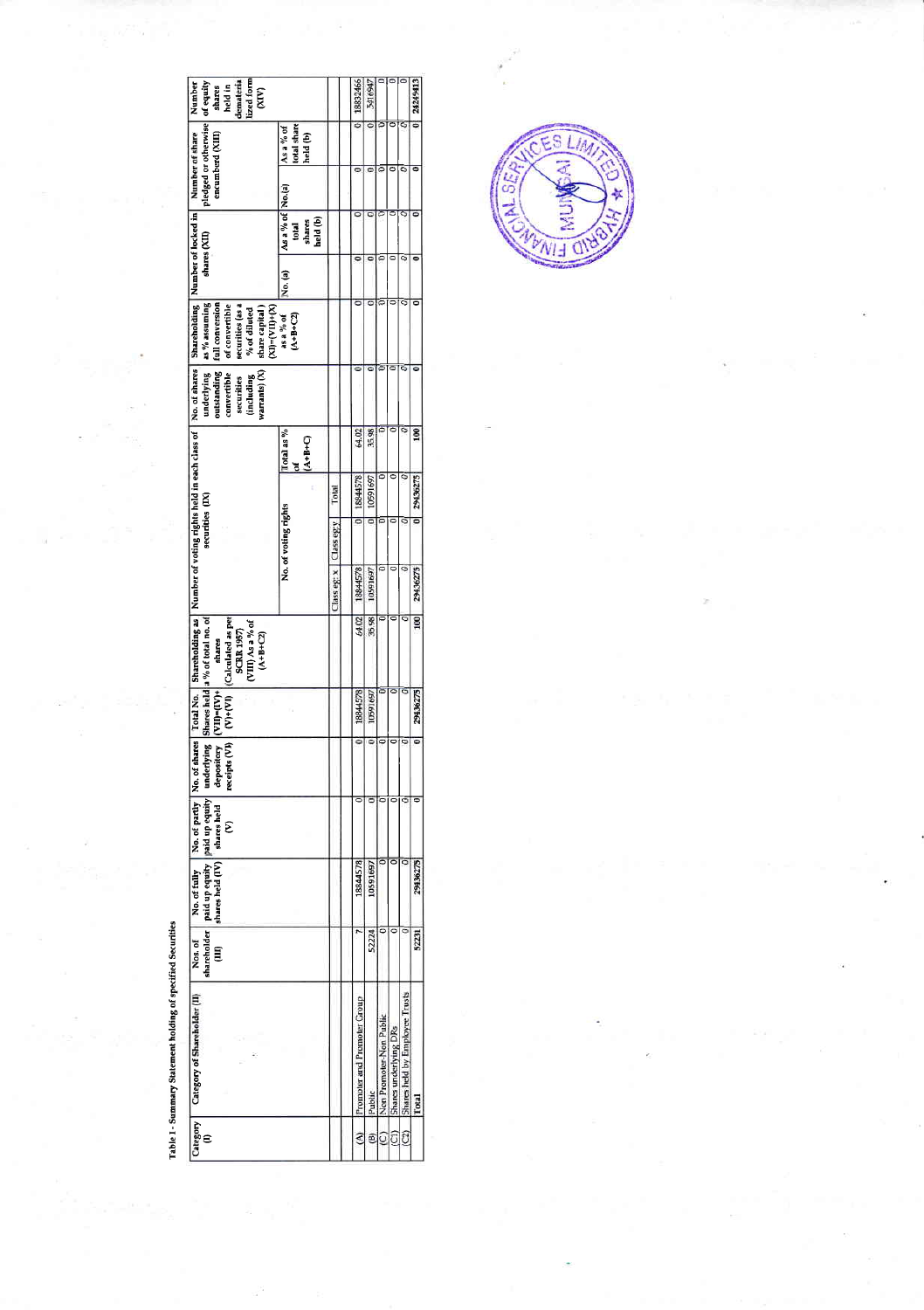| ۰<br>$\circ$<br>۰<br>۰<br>c<br>18832466<br>9377932<br>demateriali<br>18752714<br>zed form<br><b>(XIV)</b><br>۰<br>۰<br>$\circ$<br>$\circ$<br>۰<br>۰<br>$\circ$<br>$\circ$<br>۰<br>$\circ$<br>۰<br>۰<br>O<br>$\circ$<br>$\circ$<br>۰<br>$\circ$<br>$\circ$<br>$\circ$<br>$\circ$<br>$\circ$<br>۰<br>$\circ$<br>۰<br>۰<br>۰<br>as a % of<br>total shares<br>held (b)<br>NO.(a)<br>$\overline{\circ}$<br>۰<br>۰<br>o<br>$\circ$<br>$\circ$<br>$\circ$<br>$\circ$<br>۰<br>$\circ$<br>$\circ$<br>$\circ$<br>۰<br>۰<br>$\circ$<br>$\circ$<br>۰<br>$\circ$<br>$\circ$<br>$\circ$<br>$\circ$<br>$\circ$<br>$\circ$<br>$\circ$<br>۰<br>۰<br>ø<br>۰<br>۰<br>o<br>$\circ$<br>$\circ$<br>$\circ$<br>$\circ$<br>۰<br>۰<br>$\circ$<br>$\circ$<br>o<br>۰<br>O<br>۰<br>$\circ$<br>۰<br>۰<br>o<br>۰<br>$\circ$<br>$\circ$<br>۰<br>۰<br>۰<br>۰<br>ď.<br>۰<br>As % of<br>held (b)<br><b>Shares</b><br>Total<br>$\circ$<br>$\overline{\circ}$<br>$\overline{\phantom{0}}$<br>$\circ$<br>$\bullet$<br>۰<br>۰<br>۰<br>۰<br>۰<br>۰<br>۰<br>۰<br>۰<br>$\circ$<br>۰<br>۰<br>۰<br>$\circ$<br>$\circ$<br>이<br>۰<br>۰<br>۰<br>O<br>۰<br>۰<br>No. (a)<br>$\overline{\phantom{a}}$<br>$\overline{\phantom{a}}$<br>۰<br>$\circ$<br>۰<br>$\circ$<br>$\circ$<br>$\circ$<br>۰<br>۰<br>0<br>$\circ$<br>o<br>۰<br>$\circ$<br>۰<br>۰<br>o<br>۰<br>۰<br>۰<br>۰<br>۰<br>۰<br>$\circ$<br>۰<br>۰<br>0<br>securities (as<br>share capital)<br>a percentage<br>X) as a % of<br>conversion<br>convertible<br>$(NI V)$ = $(NI)$ +<br>of diluted<br>$A+BFC2$<br>ð<br>$\circ$<br>$\circ$<br>o<br>۰<br>$\circ$<br>۰<br>۰<br>$\circ$<br>۰<br>۰<br>$\overline{\bullet}$<br>$\circ$<br>$\circ$<br>۰<br>۰<br>۰<br>۰<br>۰<br>$\circ$<br>$\circ$<br>O<br>O<br>이<br>۰<br>۰<br>$\bullet$<br>۰<br>warrants) (X)<br>(including<br>Securities<br>۰<br>۰<br>$\circ$<br>$\circ$<br>۰<br>$\circ$<br>۰<br>۰<br>$\circ$<br>۰<br>۰<br>$\circ$<br>۰<br>$\circ$<br>۰<br>0.25<br>$\circ$<br>۰<br>0<br>64.02<br>Total as a %<br>63.74<br>31.88<br>31.86<br>0.28<br>0.02<br>0.01<br>of Total<br>Voting<br>Rights<br>$\circ$<br>۰<br>$\circ$<br>۰<br>$\circ$<br>۰<br>$\circ$<br>$\circ$<br>$\circ$<br>۰<br>$\circ$<br>9383995<br>۰<br>2325<br>80<br>150<br>75000<br>$\circ$<br>۰<br>۰<br>$\bullet$<br>18844578<br>9378056<br>4752<br>82527<br>18762051<br>Total<br>Number of Voting Rights<br> 0 <br>$\circ$<br>$\circ$<br>o<br>$\circ$<br>$\circ$<br>$\bullet$<br>ο<br>۰<br>۰<br>۰<br>$\circ$<br>۰<br>۰<br>$\circ$<br>۰<br>۰<br>$\circ$<br>۰<br>Class Y<br>۰<br>$\circ$<br>$\circ$<br>$\circ$<br>$\bullet$<br>$\circ$<br>$\circ$<br>$\circ$<br>۰<br>$\circ$<br>$\circ$<br>$\circ$<br>۰<br>۰<br>$\circ$<br>۰<br>2325<br>150<br>75000<br>18844578<br>9383995<br>4752<br> 8<br>9378056<br>82527<br>18762051<br>Class X<br>$\circ$<br>ø<br>$\circ$<br>$\circ$<br>$\overline{\phantom{a}}$<br>$\overline{0}$<br>۰<br>۰<br>O<br>$\circ$<br>$\circ$<br>۰<br>۰<br>$\circ$<br>$\circ$<br>64.02<br>۰<br>۰<br>0.25<br>63.74<br>31.88<br>0.28<br>0.02<br>0.01<br>of $(A+B+C2)$<br>31.86<br>1957 as a %<br>(MIA)<br>$\circ$<br>$\circ$  <br>$\bullet$<br>$\circ$<br>$\circ$<br>$\circ$<br>۰<br>$\circ$<br>۰<br>۰<br>$\circ$<br>$\circ$<br>۰<br>2325<br>900<br>150<br>75000<br>$\circ$<br>0<br>18844578<br>9383995<br>9378056<br>4752<br>82527<br>18762051<br>$\frac{1}{2}$<br>۰<br>۰<br>۰<br>۰<br>۰<br>۰<br>$\circ$<br>۰<br>۰<br>۰<br>۰<br>۰<br>۰<br>0<br>۰<br>۰<br>۰<br>۰<br>۰<br>$\bullet$<br>×<br>receipts<br>(IV)<br>$\vert \circ \vert$<br>$ $ o $ $ o $ $<br> 0 0 0 0<br> 0 0 0<br>$000000000$<br>$\bullet$<br>$\circ$<br>e<br>$\circ$<br>held(V)<br>$\circ$<br>$\frac{1}{2}$<br>$\bullet$<br>$\frac{1}{2}$<br>$\circ$<br> 0 <br>$\circ$<br>0 <sub>0</sub><br>이<br>$\circ$<br>2325<br>300<br>150<br>75000<br>۰<br>18844578<br>9383995<br>4752<br>9378056<br>18762051<br>82527<br>held(V)<br>$\circ$<br>۰<br>$\circ$<br>$\circ$<br>۰<br>$\circ$<br>۰<br>o<br>$\circ$<br>$\circ$<br>۰<br>۰<br>7<br>$\omega$<br><b>in</b><br>$\circ$<br>$\circ$<br>$\circ$<br>۰<br><b>ABVPD4131H</b><br><b>AEPPD5495M</b><br>AABPC3151D<br>ACPPC6344N<br>AAACS9176L<br><b>AAEPD3973F</b><br><b>G66FGLIVV</b><br>HYBRID SERVICES AND TRADING LIMITED<br>Total shareholding of promoter and promoter<br>Indivisuals (Non-Resident Indivisual/ Foreign<br>Central Covernment / State Covernment (s)<br>VINITA NANDAKISHORE DIVATE<br>Individual / Hindu Undivided family<br>SUNIL RAGHUNATH DIVATE<br>Mr. Nandakishore R.Divate<br>Financial Institions/ Banks<br>Foreign Portfolio Invester<br>group $(A)=(A)(1)+(A)(2)$<br><b>SMITA ANIL DIVATE</b><br>REVATHI CHANDRU<br>Mr. K. Chandramouli<br>$\overline{\phantom{a}}$<br>Any Other (Specify)<br>Any other (Specify)<br>Sub-Total (A) (1)<br>Sub-total (A) (2)<br>Government<br>Name (xyz.)<br>Name (xyz)<br>Name (xyz)<br>Name (xyz)<br>Name (xyz.)<br>Individuals)<br>Name (xyz)<br>Name (xyz<br>Institutions<br>Foreign<br>Indian<br>(b)<br>$\epsilon$<br>$\Theta$<br>$\frac{2}{3}$<br>디<br>$\mathbf{d}$<br>O<br>$\epsilon$<br>۳ | VICES<br>œ<br><b>CAVENIE</b><br>(1)PAN would not be displayed on website of Stock Exchange(s).<br>(2) The term "Encumbrance" has the same Meaning as assigned under Regulation 28(3) of SEBI (Substantial<br>NOTES: | si g | Category & name of the shareholder(i) | PAN(ii) | Shareholder<br>No.of<br>E | fullypaid<br>up Equity<br>Shares<br>No.of | Partly<br>paid up<br>Equity<br>Shares | underlying<br>depository<br>Shares<br>No. of | Shares held<br>$V+V=IV+V$<br>Total Nos.<br>ŗVI | Shareholdin<br>$\left \frac{g^{o_0}}{calated as}\right $<br>per SCCR | securities (IX) | Number of voting rights held in each class of | No. of Share<br>Outstanding<br>Convertibile<br>Underlying | Shareholdin<br>assuming<br>$8$ as a $\%$<br>Ē | Number of Locked<br>in Shares (XII) | Number of Shares<br>encumbered (XIII)<br>Pledged of<br>Otherwise | Shares held<br>Number of<br>Equity<br>s |
|---------------------------------------------------------------------------------------------------------------------------------------------------------------------------------------------------------------------------------------------------------------------------------------------------------------------------------------------------------------------------------------------------------------------------------------------------------------------------------------------------------------------------------------------------------------------------------------------------------------------------------------------------------------------------------------------------------------------------------------------------------------------------------------------------------------------------------------------------------------------------------------------------------------------------------------------------------------------------------------------------------------------------------------------------------------------------------------------------------------------------------------------------------------------------------------------------------------------------------------------------------------------------------------------------------------------------------------------------------------------------------------------------------------------------------------------------------------------------------------------------------------------------------------------------------------------------------------------------------------------------------------------------------------------------------------------------------------------------------------------------------------------------------------------------------------------------------------------------------------------------------------------------------------------------------------------------------------------------------------------------------------------------------------------------------------------------------------------------------------------------------------------------------------------------------------------------------------------------------------------------------------------------------------------------------------------------------------------------------------------------------------------------------------------------------------------------------------------------------------------------------------------------------------------------------------------------------------------------------------------------------------------------------------------------------------------------------------------------------------------------------------------------------------------------------------------------------------------------------------------------------------------------------------------------------------------------------------------------------------------------------------------------------------------------------------------------------------------------------------------------------------------------------------------------------------------------------------------------------------------------------------------------------------------------------------------------------------------------------------------------------------------------------------------------------------------------------------------------------------------------------------------------------------------------------------------------------------------------------------------------------------------------------------------------------------------------------------------------------------------------------------------------------------------------------------------------------------------------------------------------------------------------------------------------------------------------------------------------------------------------------------------------------------------------------------------------------------------------------------------------------------------------------------------------------------------------------------------------------------------------------------------------------------------------------------------------------------------------------------------------------------------------------------------------------------------------------------------------------------------------------------------------------------------------------------------------------------------------------------------------------------------------------------------------------------------------------------------------------------------------------------------------------------------------------------------------------------------------------------------------------------------------------------------------------------------------------------------------------------|---------------------------------------------------------------------------------------------------------------------------------------------------------------------------------------------------------------------|------|---------------------------------------|---------|---------------------------|-------------------------------------------|---------------------------------------|----------------------------------------------|------------------------------------------------|----------------------------------------------------------------------|-----------------|-----------------------------------------------|-----------------------------------------------------------|-----------------------------------------------|-------------------------------------|------------------------------------------------------------------|-----------------------------------------|
| 4752<br>75000<br>9374782<br>79752                                                                                                                                                                                                                                                                                                                                                                                                                                                                                                                                                                                                                                                                                                                                                                                                                                                                                                                                                                                                                                                                                                                                                                                                                                                                                                                                                                                                                                                                                                                                                                                                                                                                                                                                                                                                                                                                                                                                                                                                                                                                                                                                                                                                                                                                                                                                                                                                                                                                                                                                                                                                                                                                                                                                                                                                                                                                                                                                                                                                                                                                                                                                                                                                                                                                                                                                                                                                                                                                                                                                                                                                                                                                                                                                                                                                                                                                                                                                                                                                                                                                                                                                                                                                                                                                                                                                                                                                                                                                                                                                                                                                                                                                                                                                                                                                                                                                                                                                                     |                                                                                                                                                                                                                     |      |                                       |         |                           |                                           |                                       |                                              |                                                |                                                                      |                 |                                               |                                                           |                                               |                                     |                                                                  |                                         |
|                                                                                                                                                                                                                                                                                                                                                                                                                                                                                                                                                                                                                                                                                                                                                                                                                                                                                                                                                                                                                                                                                                                                                                                                                                                                                                                                                                                                                                                                                                                                                                                                                                                                                                                                                                                                                                                                                                                                                                                                                                                                                                                                                                                                                                                                                                                                                                                                                                                                                                                                                                                                                                                                                                                                                                                                                                                                                                                                                                                                                                                                                                                                                                                                                                                                                                                                                                                                                                                                                                                                                                                                                                                                                                                                                                                                                                                                                                                                                                                                                                                                                                                                                                                                                                                                                                                                                                                                                                                                                                                                                                                                                                                                                                                                                                                                                                                                                                                                                                                       |                                                                                                                                                                                                                     |      |                                       |         |                           |                                           |                                       |                                              |                                                |                                                                      |                 |                                               |                                                           |                                               |                                     |                                                                  |                                         |
|                                                                                                                                                                                                                                                                                                                                                                                                                                                                                                                                                                                                                                                                                                                                                                                                                                                                                                                                                                                                                                                                                                                                                                                                                                                                                                                                                                                                                                                                                                                                                                                                                                                                                                                                                                                                                                                                                                                                                                                                                                                                                                                                                                                                                                                                                                                                                                                                                                                                                                                                                                                                                                                                                                                                                                                                                                                                                                                                                                                                                                                                                                                                                                                                                                                                                                                                                                                                                                                                                                                                                                                                                                                                                                                                                                                                                                                                                                                                                                                                                                                                                                                                                                                                                                                                                                                                                                                                                                                                                                                                                                                                                                                                                                                                                                                                                                                                                                                                                                                       |                                                                                                                                                                                                                     |      |                                       |         |                           |                                           |                                       |                                              |                                                |                                                                      |                 |                                               |                                                           |                                               |                                     |                                                                  |                                         |
|                                                                                                                                                                                                                                                                                                                                                                                                                                                                                                                                                                                                                                                                                                                                                                                                                                                                                                                                                                                                                                                                                                                                                                                                                                                                                                                                                                                                                                                                                                                                                                                                                                                                                                                                                                                                                                                                                                                                                                                                                                                                                                                                                                                                                                                                                                                                                                                                                                                                                                                                                                                                                                                                                                                                                                                                                                                                                                                                                                                                                                                                                                                                                                                                                                                                                                                                                                                                                                                                                                                                                                                                                                                                                                                                                                                                                                                                                                                                                                                                                                                                                                                                                                                                                                                                                                                                                                                                                                                                                                                                                                                                                                                                                                                                                                                                                                                                                                                                                                                       |                                                                                                                                                                                                                     | q    |                                       |         |                           |                                           |                                       |                                              |                                                |                                                                      |                 |                                               |                                                           |                                               |                                     |                                                                  |                                         |
|                                                                                                                                                                                                                                                                                                                                                                                                                                                                                                                                                                                                                                                                                                                                                                                                                                                                                                                                                                                                                                                                                                                                                                                                                                                                                                                                                                                                                                                                                                                                                                                                                                                                                                                                                                                                                                                                                                                                                                                                                                                                                                                                                                                                                                                                                                                                                                                                                                                                                                                                                                                                                                                                                                                                                                                                                                                                                                                                                                                                                                                                                                                                                                                                                                                                                                                                                                                                                                                                                                                                                                                                                                                                                                                                                                                                                                                                                                                                                                                                                                                                                                                                                                                                                                                                                                                                                                                                                                                                                                                                                                                                                                                                                                                                                                                                                                                                                                                                                                                       |                                                                                                                                                                                                                     |      |                                       |         |                           |                                           |                                       |                                              |                                                |                                                                      |                 |                                               |                                                           |                                               |                                     |                                                                  |                                         |
|                                                                                                                                                                                                                                                                                                                                                                                                                                                                                                                                                                                                                                                                                                                                                                                                                                                                                                                                                                                                                                                                                                                                                                                                                                                                                                                                                                                                                                                                                                                                                                                                                                                                                                                                                                                                                                                                                                                                                                                                                                                                                                                                                                                                                                                                                                                                                                                                                                                                                                                                                                                                                                                                                                                                                                                                                                                                                                                                                                                                                                                                                                                                                                                                                                                                                                                                                                                                                                                                                                                                                                                                                                                                                                                                                                                                                                                                                                                                                                                                                                                                                                                                                                                                                                                                                                                                                                                                                                                                                                                                                                                                                                                                                                                                                                                                                                                                                                                                                                                       |                                                                                                                                                                                                                     |      |                                       |         |                           |                                           |                                       |                                              |                                                |                                                                      |                 |                                               |                                                           |                                               |                                     |                                                                  |                                         |
|                                                                                                                                                                                                                                                                                                                                                                                                                                                                                                                                                                                                                                                                                                                                                                                                                                                                                                                                                                                                                                                                                                                                                                                                                                                                                                                                                                                                                                                                                                                                                                                                                                                                                                                                                                                                                                                                                                                                                                                                                                                                                                                                                                                                                                                                                                                                                                                                                                                                                                                                                                                                                                                                                                                                                                                                                                                                                                                                                                                                                                                                                                                                                                                                                                                                                                                                                                                                                                                                                                                                                                                                                                                                                                                                                                                                                                                                                                                                                                                                                                                                                                                                                                                                                                                                                                                                                                                                                                                                                                                                                                                                                                                                                                                                                                                                                                                                                                                                                                                       |                                                                                                                                                                                                                     |      |                                       |         |                           |                                           |                                       |                                              |                                                |                                                                      |                 |                                               |                                                           |                                               |                                     |                                                                  |                                         |
|                                                                                                                                                                                                                                                                                                                                                                                                                                                                                                                                                                                                                                                                                                                                                                                                                                                                                                                                                                                                                                                                                                                                                                                                                                                                                                                                                                                                                                                                                                                                                                                                                                                                                                                                                                                                                                                                                                                                                                                                                                                                                                                                                                                                                                                                                                                                                                                                                                                                                                                                                                                                                                                                                                                                                                                                                                                                                                                                                                                                                                                                                                                                                                                                                                                                                                                                                                                                                                                                                                                                                                                                                                                                                                                                                                                                                                                                                                                                                                                                                                                                                                                                                                                                                                                                                                                                                                                                                                                                                                                                                                                                                                                                                                                                                                                                                                                                                                                                                                                       |                                                                                                                                                                                                                     |      |                                       |         |                           |                                           |                                       |                                              |                                                |                                                                      |                 |                                               |                                                           |                                               |                                     |                                                                  |                                         |
|                                                                                                                                                                                                                                                                                                                                                                                                                                                                                                                                                                                                                                                                                                                                                                                                                                                                                                                                                                                                                                                                                                                                                                                                                                                                                                                                                                                                                                                                                                                                                                                                                                                                                                                                                                                                                                                                                                                                                                                                                                                                                                                                                                                                                                                                                                                                                                                                                                                                                                                                                                                                                                                                                                                                                                                                                                                                                                                                                                                                                                                                                                                                                                                                                                                                                                                                                                                                                                                                                                                                                                                                                                                                                                                                                                                                                                                                                                                                                                                                                                                                                                                                                                                                                                                                                                                                                                                                                                                                                                                                                                                                                                                                                                                                                                                                                                                                                                                                                                                       |                                                                                                                                                                                                                     |      |                                       |         |                           |                                           |                                       |                                              |                                                |                                                                      |                 |                                               |                                                           |                                               |                                     |                                                                  |                                         |
|                                                                                                                                                                                                                                                                                                                                                                                                                                                                                                                                                                                                                                                                                                                                                                                                                                                                                                                                                                                                                                                                                                                                                                                                                                                                                                                                                                                                                                                                                                                                                                                                                                                                                                                                                                                                                                                                                                                                                                                                                                                                                                                                                                                                                                                                                                                                                                                                                                                                                                                                                                                                                                                                                                                                                                                                                                                                                                                                                                                                                                                                                                                                                                                                                                                                                                                                                                                                                                                                                                                                                                                                                                                                                                                                                                                                                                                                                                                                                                                                                                                                                                                                                                                                                                                                                                                                                                                                                                                                                                                                                                                                                                                                                                                                                                                                                                                                                                                                                                                       |                                                                                                                                                                                                                     |      |                                       |         |                           |                                           |                                       |                                              |                                                |                                                                      |                 |                                               |                                                           |                                               |                                     |                                                                  |                                         |
|                                                                                                                                                                                                                                                                                                                                                                                                                                                                                                                                                                                                                                                                                                                                                                                                                                                                                                                                                                                                                                                                                                                                                                                                                                                                                                                                                                                                                                                                                                                                                                                                                                                                                                                                                                                                                                                                                                                                                                                                                                                                                                                                                                                                                                                                                                                                                                                                                                                                                                                                                                                                                                                                                                                                                                                                                                                                                                                                                                                                                                                                                                                                                                                                                                                                                                                                                                                                                                                                                                                                                                                                                                                                                                                                                                                                                                                                                                                                                                                                                                                                                                                                                                                                                                                                                                                                                                                                                                                                                                                                                                                                                                                                                                                                                                                                                                                                                                                                                                                       |                                                                                                                                                                                                                     |      |                                       |         |                           |                                           |                                       |                                              |                                                |                                                                      |                 |                                               |                                                           |                                               |                                     |                                                                  |                                         |
|                                                                                                                                                                                                                                                                                                                                                                                                                                                                                                                                                                                                                                                                                                                                                                                                                                                                                                                                                                                                                                                                                                                                                                                                                                                                                                                                                                                                                                                                                                                                                                                                                                                                                                                                                                                                                                                                                                                                                                                                                                                                                                                                                                                                                                                                                                                                                                                                                                                                                                                                                                                                                                                                                                                                                                                                                                                                                                                                                                                                                                                                                                                                                                                                                                                                                                                                                                                                                                                                                                                                                                                                                                                                                                                                                                                                                                                                                                                                                                                                                                                                                                                                                                                                                                                                                                                                                                                                                                                                                                                                                                                                                                                                                                                                                                                                                                                                                                                                                                                       |                                                                                                                                                                                                                     |      |                                       |         |                           |                                           |                                       |                                              |                                                |                                                                      |                 |                                               |                                                           |                                               |                                     |                                                                  |                                         |
|                                                                                                                                                                                                                                                                                                                                                                                                                                                                                                                                                                                                                                                                                                                                                                                                                                                                                                                                                                                                                                                                                                                                                                                                                                                                                                                                                                                                                                                                                                                                                                                                                                                                                                                                                                                                                                                                                                                                                                                                                                                                                                                                                                                                                                                                                                                                                                                                                                                                                                                                                                                                                                                                                                                                                                                                                                                                                                                                                                                                                                                                                                                                                                                                                                                                                                                                                                                                                                                                                                                                                                                                                                                                                                                                                                                                                                                                                                                                                                                                                                                                                                                                                                                                                                                                                                                                                                                                                                                                                                                                                                                                                                                                                                                                                                                                                                                                                                                                                                                       |                                                                                                                                                                                                                     |      |                                       |         |                           |                                           |                                       |                                              |                                                |                                                                      |                 |                                               |                                                           |                                               |                                     |                                                                  |                                         |
|                                                                                                                                                                                                                                                                                                                                                                                                                                                                                                                                                                                                                                                                                                                                                                                                                                                                                                                                                                                                                                                                                                                                                                                                                                                                                                                                                                                                                                                                                                                                                                                                                                                                                                                                                                                                                                                                                                                                                                                                                                                                                                                                                                                                                                                                                                                                                                                                                                                                                                                                                                                                                                                                                                                                                                                                                                                                                                                                                                                                                                                                                                                                                                                                                                                                                                                                                                                                                                                                                                                                                                                                                                                                                                                                                                                                                                                                                                                                                                                                                                                                                                                                                                                                                                                                                                                                                                                                                                                                                                                                                                                                                                                                                                                                                                                                                                                                                                                                                                                       |                                                                                                                                                                                                                     |      |                                       |         |                           |                                           |                                       |                                              |                                                |                                                                      |                 |                                               |                                                           |                                               |                                     |                                                                  |                                         |
|                                                                                                                                                                                                                                                                                                                                                                                                                                                                                                                                                                                                                                                                                                                                                                                                                                                                                                                                                                                                                                                                                                                                                                                                                                                                                                                                                                                                                                                                                                                                                                                                                                                                                                                                                                                                                                                                                                                                                                                                                                                                                                                                                                                                                                                                                                                                                                                                                                                                                                                                                                                                                                                                                                                                                                                                                                                                                                                                                                                                                                                                                                                                                                                                                                                                                                                                                                                                                                                                                                                                                                                                                                                                                                                                                                                                                                                                                                                                                                                                                                                                                                                                                                                                                                                                                                                                                                                                                                                                                                                                                                                                                                                                                                                                                                                                                                                                                                                                                                                       |                                                                                                                                                                                                                     |      |                                       |         |                           |                                           |                                       |                                              |                                                |                                                                      |                 |                                               |                                                           |                                               |                                     |                                                                  |                                         |
|                                                                                                                                                                                                                                                                                                                                                                                                                                                                                                                                                                                                                                                                                                                                                                                                                                                                                                                                                                                                                                                                                                                                                                                                                                                                                                                                                                                                                                                                                                                                                                                                                                                                                                                                                                                                                                                                                                                                                                                                                                                                                                                                                                                                                                                                                                                                                                                                                                                                                                                                                                                                                                                                                                                                                                                                                                                                                                                                                                                                                                                                                                                                                                                                                                                                                                                                                                                                                                                                                                                                                                                                                                                                                                                                                                                                                                                                                                                                                                                                                                                                                                                                                                                                                                                                                                                                                                                                                                                                                                                                                                                                                                                                                                                                                                                                                                                                                                                                                                                       |                                                                                                                                                                                                                     |      |                                       |         |                           |                                           |                                       |                                              |                                                |                                                                      |                 |                                               |                                                           |                                               |                                     |                                                                  |                                         |
|                                                                                                                                                                                                                                                                                                                                                                                                                                                                                                                                                                                                                                                                                                                                                                                                                                                                                                                                                                                                                                                                                                                                                                                                                                                                                                                                                                                                                                                                                                                                                                                                                                                                                                                                                                                                                                                                                                                                                                                                                                                                                                                                                                                                                                                                                                                                                                                                                                                                                                                                                                                                                                                                                                                                                                                                                                                                                                                                                                                                                                                                                                                                                                                                                                                                                                                                                                                                                                                                                                                                                                                                                                                                                                                                                                                                                                                                                                                                                                                                                                                                                                                                                                                                                                                                                                                                                                                                                                                                                                                                                                                                                                                                                                                                                                                                                                                                                                                                                                                       |                                                                                                                                                                                                                     |      |                                       |         |                           |                                           |                                       |                                              |                                                |                                                                      |                 |                                               |                                                           |                                               |                                     |                                                                  |                                         |
|                                                                                                                                                                                                                                                                                                                                                                                                                                                                                                                                                                                                                                                                                                                                                                                                                                                                                                                                                                                                                                                                                                                                                                                                                                                                                                                                                                                                                                                                                                                                                                                                                                                                                                                                                                                                                                                                                                                                                                                                                                                                                                                                                                                                                                                                                                                                                                                                                                                                                                                                                                                                                                                                                                                                                                                                                                                                                                                                                                                                                                                                                                                                                                                                                                                                                                                                                                                                                                                                                                                                                                                                                                                                                                                                                                                                                                                                                                                                                                                                                                                                                                                                                                                                                                                                                                                                                                                                                                                                                                                                                                                                                                                                                                                                                                                                                                                                                                                                                                                       |                                                                                                                                                                                                                     |      |                                       |         |                           |                                           |                                       |                                              |                                                |                                                                      |                 |                                               |                                                           |                                               |                                     |                                                                  |                                         |
|                                                                                                                                                                                                                                                                                                                                                                                                                                                                                                                                                                                                                                                                                                                                                                                                                                                                                                                                                                                                                                                                                                                                                                                                                                                                                                                                                                                                                                                                                                                                                                                                                                                                                                                                                                                                                                                                                                                                                                                                                                                                                                                                                                                                                                                                                                                                                                                                                                                                                                                                                                                                                                                                                                                                                                                                                                                                                                                                                                                                                                                                                                                                                                                                                                                                                                                                                                                                                                                                                                                                                                                                                                                                                                                                                                                                                                                                                                                                                                                                                                                                                                                                                                                                                                                                                                                                                                                                                                                                                                                                                                                                                                                                                                                                                                                                                                                                                                                                                                                       |                                                                                                                                                                                                                     |      |                                       |         |                           |                                           |                                       |                                              |                                                |                                                                      |                 |                                               |                                                           |                                               |                                     |                                                                  |                                         |
|                                                                                                                                                                                                                                                                                                                                                                                                                                                                                                                                                                                                                                                                                                                                                                                                                                                                                                                                                                                                                                                                                                                                                                                                                                                                                                                                                                                                                                                                                                                                                                                                                                                                                                                                                                                                                                                                                                                                                                                                                                                                                                                                                                                                                                                                                                                                                                                                                                                                                                                                                                                                                                                                                                                                                                                                                                                                                                                                                                                                                                                                                                                                                                                                                                                                                                                                                                                                                                                                                                                                                                                                                                                                                                                                                                                                                                                                                                                                                                                                                                                                                                                                                                                                                                                                                                                                                                                                                                                                                                                                                                                                                                                                                                                                                                                                                                                                                                                                                                                       |                                                                                                                                                                                                                     |      |                                       |         |                           |                                           |                                       |                                              |                                                |                                                                      |                 |                                               |                                                           |                                               |                                     |                                                                  |                                         |
|                                                                                                                                                                                                                                                                                                                                                                                                                                                                                                                                                                                                                                                                                                                                                                                                                                                                                                                                                                                                                                                                                                                                                                                                                                                                                                                                                                                                                                                                                                                                                                                                                                                                                                                                                                                                                                                                                                                                                                                                                                                                                                                                                                                                                                                                                                                                                                                                                                                                                                                                                                                                                                                                                                                                                                                                                                                                                                                                                                                                                                                                                                                                                                                                                                                                                                                                                                                                                                                                                                                                                                                                                                                                                                                                                                                                                                                                                                                                                                                                                                                                                                                                                                                                                                                                                                                                                                                                                                                                                                                                                                                                                                                                                                                                                                                                                                                                                                                                                                                       |                                                                                                                                                                                                                     |      |                                       |         |                           |                                           |                                       |                                              |                                                |                                                                      |                 |                                               |                                                           |                                               |                                     |                                                                  |                                         |
|                                                                                                                                                                                                                                                                                                                                                                                                                                                                                                                                                                                                                                                                                                                                                                                                                                                                                                                                                                                                                                                                                                                                                                                                                                                                                                                                                                                                                                                                                                                                                                                                                                                                                                                                                                                                                                                                                                                                                                                                                                                                                                                                                                                                                                                                                                                                                                                                                                                                                                                                                                                                                                                                                                                                                                                                                                                                                                                                                                                                                                                                                                                                                                                                                                                                                                                                                                                                                                                                                                                                                                                                                                                                                                                                                                                                                                                                                                                                                                                                                                                                                                                                                                                                                                                                                                                                                                                                                                                                                                                                                                                                                                                                                                                                                                                                                                                                                                                                                                                       |                                                                                                                                                                                                                     |      |                                       |         |                           |                                           |                                       |                                              |                                                |                                                                      |                 |                                               |                                                           |                                               |                                     |                                                                  |                                         |
|                                                                                                                                                                                                                                                                                                                                                                                                                                                                                                                                                                                                                                                                                                                                                                                                                                                                                                                                                                                                                                                                                                                                                                                                                                                                                                                                                                                                                                                                                                                                                                                                                                                                                                                                                                                                                                                                                                                                                                                                                                                                                                                                                                                                                                                                                                                                                                                                                                                                                                                                                                                                                                                                                                                                                                                                                                                                                                                                                                                                                                                                                                                                                                                                                                                                                                                                                                                                                                                                                                                                                                                                                                                                                                                                                                                                                                                                                                                                                                                                                                                                                                                                                                                                                                                                                                                                                                                                                                                                                                                                                                                                                                                                                                                                                                                                                                                                                                                                                                                       |                                                                                                                                                                                                                     |      |                                       |         |                           |                                           |                                       |                                              |                                                |                                                                      |                 |                                               |                                                           |                                               |                                     |                                                                  |                                         |
|                                                                                                                                                                                                                                                                                                                                                                                                                                                                                                                                                                                                                                                                                                                                                                                                                                                                                                                                                                                                                                                                                                                                                                                                                                                                                                                                                                                                                                                                                                                                                                                                                                                                                                                                                                                                                                                                                                                                                                                                                                                                                                                                                                                                                                                                                                                                                                                                                                                                                                                                                                                                                                                                                                                                                                                                                                                                                                                                                                                                                                                                                                                                                                                                                                                                                                                                                                                                                                                                                                                                                                                                                                                                                                                                                                                                                                                                                                                                                                                                                                                                                                                                                                                                                                                                                                                                                                                                                                                                                                                                                                                                                                                                                                                                                                                                                                                                                                                                                                                       |                                                                                                                                                                                                                     |      |                                       |         |                           |                                           |                                       |                                              |                                                |                                                                      |                 |                                               |                                                           |                                               |                                     |                                                                  |                                         |
|                                                                                                                                                                                                                                                                                                                                                                                                                                                                                                                                                                                                                                                                                                                                                                                                                                                                                                                                                                                                                                                                                                                                                                                                                                                                                                                                                                                                                                                                                                                                                                                                                                                                                                                                                                                                                                                                                                                                                                                                                                                                                                                                                                                                                                                                                                                                                                                                                                                                                                                                                                                                                                                                                                                                                                                                                                                                                                                                                                                                                                                                                                                                                                                                                                                                                                                                                                                                                                                                                                                                                                                                                                                                                                                                                                                                                                                                                                                                                                                                                                                                                                                                                                                                                                                                                                                                                                                                                                                                                                                                                                                                                                                                                                                                                                                                                                                                                                                                                                                       |                                                                                                                                                                                                                     |      |                                       |         |                           |                                           |                                       |                                              |                                                |                                                                      |                 |                                               |                                                           |                                               |                                     |                                                                  |                                         |
|                                                                                                                                                                                                                                                                                                                                                                                                                                                                                                                                                                                                                                                                                                                                                                                                                                                                                                                                                                                                                                                                                                                                                                                                                                                                                                                                                                                                                                                                                                                                                                                                                                                                                                                                                                                                                                                                                                                                                                                                                                                                                                                                                                                                                                                                                                                                                                                                                                                                                                                                                                                                                                                                                                                                                                                                                                                                                                                                                                                                                                                                                                                                                                                                                                                                                                                                                                                                                                                                                                                                                                                                                                                                                                                                                                                                                                                                                                                                                                                                                                                                                                                                                                                                                                                                                                                                                                                                                                                                                                                                                                                                                                                                                                                                                                                                                                                                                                                                                                                       |                                                                                                                                                                                                                     |      |                                       |         |                           |                                           |                                       |                                              |                                                |                                                                      |                 |                                               |                                                           |                                               |                                     |                                                                  |                                         |
|                                                                                                                                                                                                                                                                                                                                                                                                                                                                                                                                                                                                                                                                                                                                                                                                                                                                                                                                                                                                                                                                                                                                                                                                                                                                                                                                                                                                                                                                                                                                                                                                                                                                                                                                                                                                                                                                                                                                                                                                                                                                                                                                                                                                                                                                                                                                                                                                                                                                                                                                                                                                                                                                                                                                                                                                                                                                                                                                                                                                                                                                                                                                                                                                                                                                                                                                                                                                                                                                                                                                                                                                                                                                                                                                                                                                                                                                                                                                                                                                                                                                                                                                                                                                                                                                                                                                                                                                                                                                                                                                                                                                                                                                                                                                                                                                                                                                                                                                                                                       |                                                                                                                                                                                                                     |      |                                       |         |                           |                                           |                                       |                                              |                                                |                                                                      |                 |                                               |                                                           |                                               |                                     |                                                                  |                                         |
|                                                                                                                                                                                                                                                                                                                                                                                                                                                                                                                                                                                                                                                                                                                                                                                                                                                                                                                                                                                                                                                                                                                                                                                                                                                                                                                                                                                                                                                                                                                                                                                                                                                                                                                                                                                                                                                                                                                                                                                                                                                                                                                                                                                                                                                                                                                                                                                                                                                                                                                                                                                                                                                                                                                                                                                                                                                                                                                                                                                                                                                                                                                                                                                                                                                                                                                                                                                                                                                                                                                                                                                                                                                                                                                                                                                                                                                                                                                                                                                                                                                                                                                                                                                                                                                                                                                                                                                                                                                                                                                                                                                                                                                                                                                                                                                                                                                                                                                                                                                       |                                                                                                                                                                                                                     |      |                                       |         |                           |                                           |                                       |                                              |                                                |                                                                      |                 |                                               |                                                           |                                               |                                     |                                                                  |                                         |
|                                                                                                                                                                                                                                                                                                                                                                                                                                                                                                                                                                                                                                                                                                                                                                                                                                                                                                                                                                                                                                                                                                                                                                                                                                                                                                                                                                                                                                                                                                                                                                                                                                                                                                                                                                                                                                                                                                                                                                                                                                                                                                                                                                                                                                                                                                                                                                                                                                                                                                                                                                                                                                                                                                                                                                                                                                                                                                                                                                                                                                                                                                                                                                                                                                                                                                                                                                                                                                                                                                                                                                                                                                                                                                                                                                                                                                                                                                                                                                                                                                                                                                                                                                                                                                                                                                                                                                                                                                                                                                                                                                                                                                                                                                                                                                                                                                                                                                                                                                                       |                                                                                                                                                                                                                     |      |                                       |         |                           |                                           |                                       |                                              |                                                |                                                                      |                 |                                               |                                                           |                                               |                                     |                                                                  |                                         |

 $\frac{a}{a^2} \times 10^2$ 

 $\tilde{\eta}$ 

 $\vec{a}^{\prime}$ 

BAI

(2) The term "Encumbrance"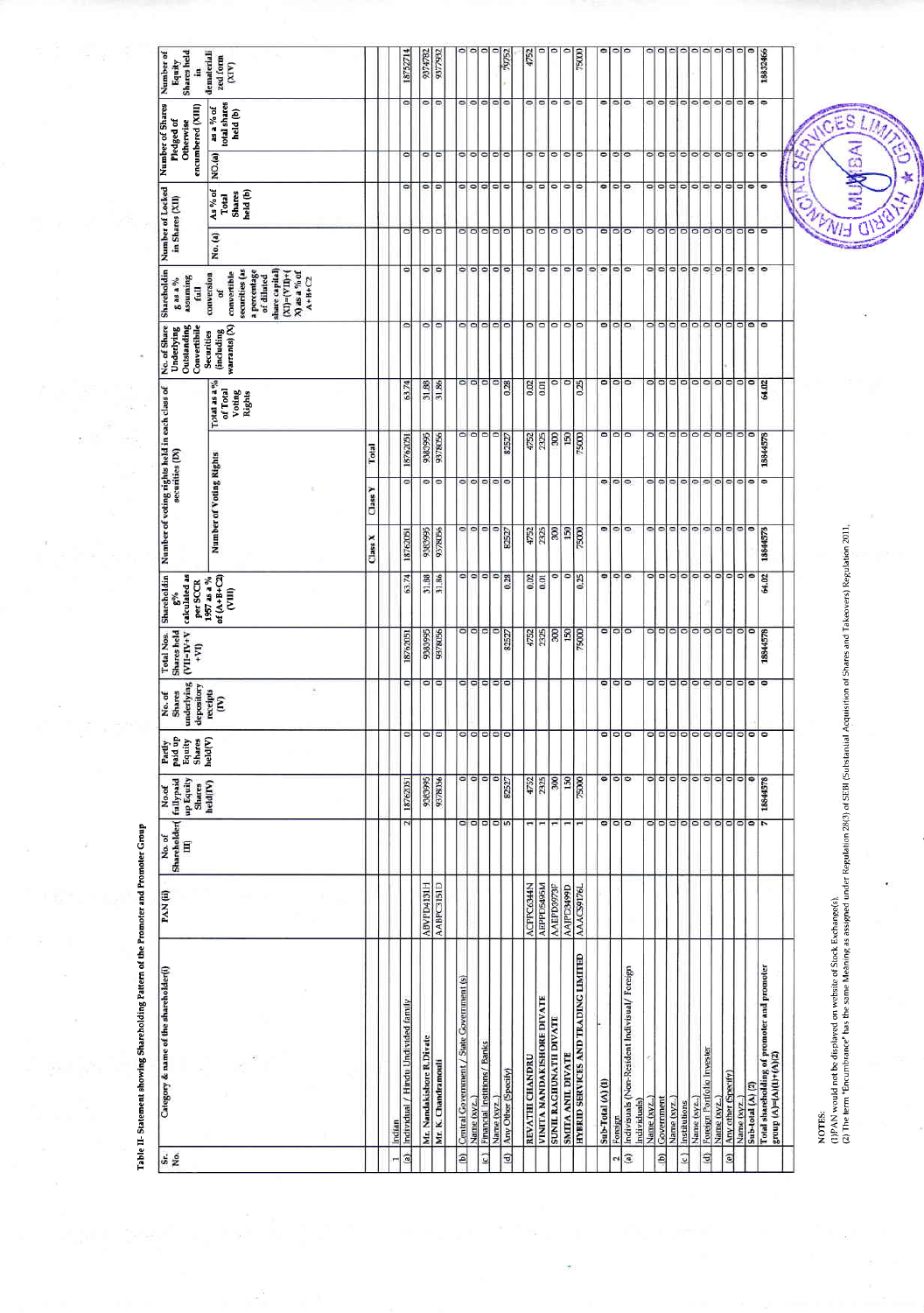| <b>Service model</b> |
|----------------------|
|----------------------|

| No.(a)<br>o<br>۰<br>۰<br>۰<br>۰<br>۰<br>$\circ$<br>o<br>۰<br>۰<br>o<br>O<br>$\circ$<br>۰<br>0<br>۰<br>$\bullet$<br>ö<br>۰<br>$\circ$<br>$\bullet$<br>۰<br>۰<br>$\circ$<br>$\circ$<br>۰<br>$\circ$<br>$\circ$<br>۰<br>۰<br>$\circ$<br>۰<br>$\circ$<br>۰<br>$\frac{9}{6}$ assuming full<br>securities (as a%<br>of diluted share<br>conversion of<br>capital) (XI)<br>convertible<br>$\overline{\phantom{a}}$<br>۰<br>۰<br>۰<br>ο<br>$\circ$<br>$\circ$<br>۰<br>$\bullet$<br>۰<br>۰<br>۰<br>۰<br>٥<br>٥<br>۰<br>۰<br>Outstanding<br>(including<br>warrants) $\langle X\rangle$<br>convertible<br>securities<br>۰<br>۰<br>۰<br>۰<br>۰<br>O<br>۰<br>۰<br>262200<br>totalvoting<br>19800<br>$rac{75}{225}$<br>75<br>112500<br>4125<br>125325<br>15<br>Total %of<br>right<br>$\overline{\phantom{a}}$<br>미디<br>$\bullet$<br>۰<br>۰<br>۰<br>$\circ$<br>$\circ$<br>$\circ$<br>۰<br>$\circ$<br>۰<br>۰<br>۰<br>۰<br>۰<br><b>Total</b><br>No.of Voting Right<br>ō<br>۰<br>۰<br>ö<br>۰<br>۰<br>۰<br>0<br>۰<br>۰<br>۰<br>۰<br>۰<br>$\circ$<br>۰<br>۰<br>۰<br>Class Y<br>$\circ$<br>$\circ$<br>O<br>o<br>$rac{75}{225}$<br>75<br>۰<br>$\circ$<br>۰<br>19800<br>$\frac{1}{2}$<br>112500<br>4125<br>125325<br>262200<br>Class X<br>$\overline{\circ}$<br>O<br>۰<br>$\circ$<br>$\circ$<br>0<br>۰<br>0.89<br>0.07<br>0.0003<br>0.0008<br>0.0003<br>0.3822<br>0.0140<br>0.4258<br>Calculate<br>0.0003<br>$(A+B+C2)$<br>(VIII)<br>1957 as a<br>d as per<br><b>SCRR</b><br>% of<br>$\circ$<br>o<br>$\circ$<br>۰<br>۰<br>19800<br>۰<br>$rac{75}{225}$<br>$\sqrt{5}$<br>112500<br>4125<br>125325<br>52<br>$\circ$<br>262200<br>$VII=IV+$<br>$V+V$<br>held<br>۰<br>۰<br>ö<br>$\circ$<br>$\circ \circ \circ \circ \circ \circ \circ$<br>$\circ$<br>۰<br>۰<br>$\bullet$<br>$\circ$<br>۰<br>$\circ$<br>$\circ$<br>$\circ$<br>$\circ$<br>$\circ$<br>$\circ$<br>$\circ$<br>$\circ$<br>$\circ$<br>$\circ$<br>$\circ$<br>$\circ$<br>$\circ$<br>۰<br>underlying<br>Depository<br>Receipts<br>E<br>۰<br>۰<br>$\circ$<br>$\circ$<br>$\circ$<br>$\circ$<br>$\circ$<br>۰<br>$\circ$<br>۰<br>$\circ$<br>۰<br>۰<br>۰<br>۰<br>Equity<br>Shares<br>held (V)<br>$\circ$<br>۰<br>$\circ$<br>$rac{75}{25}$<br>75<br>75<br>$\circ$<br>$\circ$<br>$\circ$<br>۰<br>19800<br>112500<br>4125<br>125325<br>262200<br>up Equity<br>held (IV)<br>Share<br>$\overline{\phantom{a}}$<br>۰<br>۰<br>$\circ$<br>۰<br>۰<br>۰<br>90<br>er(III)<br>The Rajkot Nagarik Sahakari Bank Ltd<br>Provident Funds / Pensions Funds<br>Foreign vanture Capital Investors<br>Covernment / President of India<br>Textile Traders Co-op.Bank Ltd<br>Financial Institutions/ Banks<br>Central Government / State<br>Alternate investment funds<br>Dhanalaxmi Bank Limited<br>Foreign Portfolio Investors<br>The Sangli Bank Limited<br>Venture Capital Funds<br>Central Bank of India<br>Insurance Company<br>Unit Trust of India<br>Any other (Specify)<br><b>Bank of Baroda</b><br>Sub-Total (b)(1)<br>Sub-Total (b)(2)<br>Mutual Funds<br><b>Bank of India</b><br>Institutions<br>Name (xyz)<br>Name (xyz)<br>Name (xyz)<br>Name (xyz)<br>Name (xyz)<br>Name (xyz)<br>Name (xyz)<br>Name (xyz) | Category & Name of the<br>Shareholders (I) | PAN(II) | No.of | Sharehold fully paid<br>No. of | Partly<br>paid up | No.of<br>Shares | Receipts<br>Ξ | Total No.<br><b>Shares</b> | $\sim$ 5u |   | Securities (IX) | Sharehold Number of voting rights held in each class of No. of Share<br>underlying | shareholding as a<br>Total | locked in share<br>Number of |                                 | No. of shares pledged or<br>otherwise | encumbered               | Number of<br>Equity                   |
|----------------------------------------------------------------------------------------------------------------------------------------------------------------------------------------------------------------------------------------------------------------------------------------------------------------------------------------------------------------------------------------------------------------------------------------------------------------------------------------------------------------------------------------------------------------------------------------------------------------------------------------------------------------------------------------------------------------------------------------------------------------------------------------------------------------------------------------------------------------------------------------------------------------------------------------------------------------------------------------------------------------------------------------------------------------------------------------------------------------------------------------------------------------------------------------------------------------------------------------------------------------------------------------------------------------------------------------------------------------------------------------------------------------------------------------------------------------------------------------------------------------------------------------------------------------------------------------------------------------------------------------------------------------------------------------------------------------------------------------------------------------------------------------------------------------------------------------------------------------------------------------------------------------------------------------------------------------------------------------------------------------------------------------------------------------------------------------------------------------------------------------------------------------------------------------------------------------------------------------------------------------------------------------------------------------------------------------------------------------------------------------------------------------------------------------------------------------------------------------------------------------------------------------------------------------------------------------------------------------------------------------------------------------------------------------------------------------------------------------------------------------------------------------------------------------------------------------------------------------------------------------------------------------------------------------------------------------------------------------------------------------------------------------------------------------------------------------------------------------------------|--------------------------------------------|---------|-------|--------------------------------|-------------------|-----------------|---------------|----------------------------|-----------|---|-----------------|------------------------------------------------------------------------------------|----------------------------|------------------------------|---------------------------------|---------------------------------------|--------------------------|---------------------------------------|
|                                                                                                                                                                                                                                                                                                                                                                                                                                                                                                                                                                                                                                                                                                                                                                                                                                                                                                                                                                                                                                                                                                                                                                                                                                                                                                                                                                                                                                                                                                                                                                                                                                                                                                                                                                                                                                                                                                                                                                                                                                                                                                                                                                                                                                                                                                                                                                                                                                                                                                                                                                                                                                                                                                                                                                                                                                                                                                                                                                                                                                                                                                                            |                                            |         |       |                                |                   |                 |               |                            |           |   |                 |                                                                                    |                            |                              | As a %                          | No.(a)                                | As a % of                | Shares held                           |
|                                                                                                                                                                                                                                                                                                                                                                                                                                                                                                                                                                                                                                                                                                                                                                                                                                                                                                                                                                                                                                                                                                                                                                                                                                                                                                                                                                                                                                                                                                                                                                                                                                                                                                                                                                                                                                                                                                                                                                                                                                                                                                                                                                                                                                                                                                                                                                                                                                                                                                                                                                                                                                                                                                                                                                                                                                                                                                                                                                                                                                                                                                                            |                                            |         |       |                                |                   |                 |               |                            |           |   |                 |                                                                                    |                            |                              | of total<br>shares<br>held<br>ê |                                       | total shares<br>held (b) | demateriali<br>zed form<br>(XIN)<br>9 |
|                                                                                                                                                                                                                                                                                                                                                                                                                                                                                                                                                                                                                                                                                                                                                                                                                                                                                                                                                                                                                                                                                                                                                                                                                                                                                                                                                                                                                                                                                                                                                                                                                                                                                                                                                                                                                                                                                                                                                                                                                                                                                                                                                                                                                                                                                                                                                                                                                                                                                                                                                                                                                                                                                                                                                                                                                                                                                                                                                                                                                                                                                                                            |                                            |         |       |                                |                   |                 |               |                            |           |   |                 |                                                                                    |                            |                              |                                 |                                       |                          |                                       |
|                                                                                                                                                                                                                                                                                                                                                                                                                                                                                                                                                                                                                                                                                                                                                                                                                                                                                                                                                                                                                                                                                                                                                                                                                                                                                                                                                                                                                                                                                                                                                                                                                                                                                                                                                                                                                                                                                                                                                                                                                                                                                                                                                                                                                                                                                                                                                                                                                                                                                                                                                                                                                                                                                                                                                                                                                                                                                                                                                                                                                                                                                                                            |                                            |         |       |                                |                   |                 |               |                            |           |   |                 |                                                                                    |                            |                              |                                 |                                       |                          |                                       |
|                                                                                                                                                                                                                                                                                                                                                                                                                                                                                                                                                                                                                                                                                                                                                                                                                                                                                                                                                                                                                                                                                                                                                                                                                                                                                                                                                                                                                                                                                                                                                                                                                                                                                                                                                                                                                                                                                                                                                                                                                                                                                                                                                                                                                                                                                                                                                                                                                                                                                                                                                                                                                                                                                                                                                                                                                                                                                                                                                                                                                                                                                                                            |                                            |         |       |                                |                   |                 |               |                            |           |   |                 |                                                                                    |                            |                              |                                 |                                       |                          |                                       |
|                                                                                                                                                                                                                                                                                                                                                                                                                                                                                                                                                                                                                                                                                                                                                                                                                                                                                                                                                                                                                                                                                                                                                                                                                                                                                                                                                                                                                                                                                                                                                                                                                                                                                                                                                                                                                                                                                                                                                                                                                                                                                                                                                                                                                                                                                                                                                                                                                                                                                                                                                                                                                                                                                                                                                                                                                                                                                                                                                                                                                                                                                                                            |                                            |         |       |                                |                   |                 |               |                            |           |   |                 |                                                                                    |                            |                              | $\circ$                         | $\circ$                               | $\circ$                  |                                       |
|                                                                                                                                                                                                                                                                                                                                                                                                                                                                                                                                                                                                                                                                                                                                                                                                                                                                                                                                                                                                                                                                                                                                                                                                                                                                                                                                                                                                                                                                                                                                                                                                                                                                                                                                                                                                                                                                                                                                                                                                                                                                                                                                                                                                                                                                                                                                                                                                                                                                                                                                                                                                                                                                                                                                                                                                                                                                                                                                                                                                                                                                                                                            |                                            |         |       |                                |                   |                 |               |                            |           |   |                 |                                                                                    |                            |                              |                                 |                                       |                          |                                       |
|                                                                                                                                                                                                                                                                                                                                                                                                                                                                                                                                                                                                                                                                                                                                                                                                                                                                                                                                                                                                                                                                                                                                                                                                                                                                                                                                                                                                                                                                                                                                                                                                                                                                                                                                                                                                                                                                                                                                                                                                                                                                                                                                                                                                                                                                                                                                                                                                                                                                                                                                                                                                                                                                                                                                                                                                                                                                                                                                                                                                                                                                                                                            |                                            |         |       |                                |                   |                 |               |                            |           |   |                 |                                                                                    |                            |                              |                                 |                                       |                          |                                       |
|                                                                                                                                                                                                                                                                                                                                                                                                                                                                                                                                                                                                                                                                                                                                                                                                                                                                                                                                                                                                                                                                                                                                                                                                                                                                                                                                                                                                                                                                                                                                                                                                                                                                                                                                                                                                                                                                                                                                                                                                                                                                                                                                                                                                                                                                                                                                                                                                                                                                                                                                                                                                                                                                                                                                                                                                                                                                                                                                                                                                                                                                                                                            |                                            |         |       |                                |                   |                 |               |                            |           |   |                 |                                                                                    |                            |                              | $\circ$                         | ۰                                     | ۰                        |                                       |
|                                                                                                                                                                                                                                                                                                                                                                                                                                                                                                                                                                                                                                                                                                                                                                                                                                                                                                                                                                                                                                                                                                                                                                                                                                                                                                                                                                                                                                                                                                                                                                                                                                                                                                                                                                                                                                                                                                                                                                                                                                                                                                                                                                                                                                                                                                                                                                                                                                                                                                                                                                                                                                                                                                                                                                                                                                                                                                                                                                                                                                                                                                                            |                                            |         |       |                                |                   |                 |               |                            |           |   |                 |                                                                                    |                            |                              |                                 |                                       |                          |                                       |
|                                                                                                                                                                                                                                                                                                                                                                                                                                                                                                                                                                                                                                                                                                                                                                                                                                                                                                                                                                                                                                                                                                                                                                                                                                                                                                                                                                                                                                                                                                                                                                                                                                                                                                                                                                                                                                                                                                                                                                                                                                                                                                                                                                                                                                                                                                                                                                                                                                                                                                                                                                                                                                                                                                                                                                                                                                                                                                                                                                                                                                                                                                                            |                                            |         |       |                                |                   |                 |               |                            |           |   |                 |                                                                                    |                            |                              | $\circ$                         | ۰                                     | ۰                        |                                       |
|                                                                                                                                                                                                                                                                                                                                                                                                                                                                                                                                                                                                                                                                                                                                                                                                                                                                                                                                                                                                                                                                                                                                                                                                                                                                                                                                                                                                                                                                                                                                                                                                                                                                                                                                                                                                                                                                                                                                                                                                                                                                                                                                                                                                                                                                                                                                                                                                                                                                                                                                                                                                                                                                                                                                                                                                                                                                                                                                                                                                                                                                                                                            |                                            |         |       |                                |                   |                 |               |                            |           |   |                 |                                                                                    |                            |                              |                                 |                                       |                          |                                       |
|                                                                                                                                                                                                                                                                                                                                                                                                                                                                                                                                                                                                                                                                                                                                                                                                                                                                                                                                                                                                                                                                                                                                                                                                                                                                                                                                                                                                                                                                                                                                                                                                                                                                                                                                                                                                                                                                                                                                                                                                                                                                                                                                                                                                                                                                                                                                                                                                                                                                                                                                                                                                                                                                                                                                                                                                                                                                                                                                                                                                                                                                                                                            |                                            |         |       |                                |                   |                 |               |                            |           |   |                 |                                                                                    |                            |                              | $\circ$                         | $\circ$                               | $\circ$                  |                                       |
|                                                                                                                                                                                                                                                                                                                                                                                                                                                                                                                                                                                                                                                                                                                                                                                                                                                                                                                                                                                                                                                                                                                                                                                                                                                                                                                                                                                                                                                                                                                                                                                                                                                                                                                                                                                                                                                                                                                                                                                                                                                                                                                                                                                                                                                                                                                                                                                                                                                                                                                                                                                                                                                                                                                                                                                                                                                                                                                                                                                                                                                                                                                            |                                            |         |       |                                |                   |                 |               |                            |           |   |                 |                                                                                    |                            |                              |                                 |                                       |                          |                                       |
|                                                                                                                                                                                                                                                                                                                                                                                                                                                                                                                                                                                                                                                                                                                                                                                                                                                                                                                                                                                                                                                                                                                                                                                                                                                                                                                                                                                                                                                                                                                                                                                                                                                                                                                                                                                                                                                                                                                                                                                                                                                                                                                                                                                                                                                                                                                                                                                                                                                                                                                                                                                                                                                                                                                                                                                                                                                                                                                                                                                                                                                                                                                            |                                            |         |       |                                |                   |                 |               |                            |           |   |                 |                                                                                    |                            |                              |                                 |                                       |                          |                                       |
|                                                                                                                                                                                                                                                                                                                                                                                                                                                                                                                                                                                                                                                                                                                                                                                                                                                                                                                                                                                                                                                                                                                                                                                                                                                                                                                                                                                                                                                                                                                                                                                                                                                                                                                                                                                                                                                                                                                                                                                                                                                                                                                                                                                                                                                                                                                                                                                                                                                                                                                                                                                                                                                                                                                                                                                                                                                                                                                                                                                                                                                                                                                            |                                            |         |       |                                |                   |                 |               |                            |           |   |                 |                                                                                    |                            |                              |                                 |                                       | ۰                        |                                       |
|                                                                                                                                                                                                                                                                                                                                                                                                                                                                                                                                                                                                                                                                                                                                                                                                                                                                                                                                                                                                                                                                                                                                                                                                                                                                                                                                                                                                                                                                                                                                                                                                                                                                                                                                                                                                                                                                                                                                                                                                                                                                                                                                                                                                                                                                                                                                                                                                                                                                                                                                                                                                                                                                                                                                                                                                                                                                                                                                                                                                                                                                                                                            |                                            |         |       |                                |                   |                 |               |                            |           |   |                 |                                                                                    |                            |                              | $\circ$                         | $\circ$   $\circ$                     | $\circ$                  |                                       |
|                                                                                                                                                                                                                                                                                                                                                                                                                                                                                                                                                                                                                                                                                                                                                                                                                                                                                                                                                                                                                                                                                                                                                                                                                                                                                                                                                                                                                                                                                                                                                                                                                                                                                                                                                                                                                                                                                                                                                                                                                                                                                                                                                                                                                                                                                                                                                                                                                                                                                                                                                                                                                                                                                                                                                                                                                                                                                                                                                                                                                                                                                                                            |                                            |         |       |                                |                   |                 |               |                            |           |   |                 |                                                                                    |                            |                              | $\circ$   $\circ$               | $\circ$                               | 0 0 0                    |                                       |
|                                                                                                                                                                                                                                                                                                                                                                                                                                                                                                                                                                                                                                                                                                                                                                                                                                                                                                                                                                                                                                                                                                                                                                                                                                                                                                                                                                                                                                                                                                                                                                                                                                                                                                                                                                                                                                                                                                                                                                                                                                                                                                                                                                                                                                                                                                                                                                                                                                                                                                                                                                                                                                                                                                                                                                                                                                                                                                                                                                                                                                                                                                                            |                                            |         |       |                                |                   |                 |               |                            |           |   |                 |                                                                                    |                            |                              |                                 | $\circ$                               |                          | 112500                                |
|                                                                                                                                                                                                                                                                                                                                                                                                                                                                                                                                                                                                                                                                                                                                                                                                                                                                                                                                                                                                                                                                                                                                                                                                                                                                                                                                                                                                                                                                                                                                                                                                                                                                                                                                                                                                                                                                                                                                                                                                                                                                                                                                                                                                                                                                                                                                                                                                                                                                                                                                                                                                                                                                                                                                                                                                                                                                                                                                                                                                                                                                                                                            |                                            |         |       |                                |                   |                 |               |                            |           |   |                 |                                                                                    |                            |                              | $\circ$                         | $\circ$                               |                          | 4125                                  |
|                                                                                                                                                                                                                                                                                                                                                                                                                                                                                                                                                                                                                                                                                                                                                                                                                                                                                                                                                                                                                                                                                                                                                                                                                                                                                                                                                                                                                                                                                                                                                                                                                                                                                                                                                                                                                                                                                                                                                                                                                                                                                                                                                                                                                                                                                                                                                                                                                                                                                                                                                                                                                                                                                                                                                                                                                                                                                                                                                                                                                                                                                                                            |                                            |         |       |                                |                   |                 |               |                            |           |   |                 |                                                                                    |                            |                              | $\circ$                         | $\circ$                               | O                        | 125325                                |
|                                                                                                                                                                                                                                                                                                                                                                                                                                                                                                                                                                                                                                                                                                                                                                                                                                                                                                                                                                                                                                                                                                                                                                                                                                                                                                                                                                                                                                                                                                                                                                                                                                                                                                                                                                                                                                                                                                                                                                                                                                                                                                                                                                                                                                                                                                                                                                                                                                                                                                                                                                                                                                                                                                                                                                                                                                                                                                                                                                                                                                                                                                                            |                                            |         |       |                                |                   |                 |               |                            |           |   |                 |                                                                                    |                            |                              | $\circ$                         | $\circ$                               |                          |                                       |
|                                                                                                                                                                                                                                                                                                                                                                                                                                                                                                                                                                                                                                                                                                                                                                                                                                                                                                                                                                                                                                                                                                                                                                                                                                                                                                                                                                                                                                                                                                                                                                                                                                                                                                                                                                                                                                                                                                                                                                                                                                                                                                                                                                                                                                                                                                                                                                                                                                                                                                                                                                                                                                                                                                                                                                                                                                                                                                                                                                                                                                                                                                                            |                                            |         |       |                                |                   |                 |               |                            |           |   |                 |                                                                                    |                            |                              | ۰                               | $\circ$                               | ۰                        |                                       |
|                                                                                                                                                                                                                                                                                                                                                                                                                                                                                                                                                                                                                                                                                                                                                                                                                                                                                                                                                                                                                                                                                                                                                                                                                                                                                                                                                                                                                                                                                                                                                                                                                                                                                                                                                                                                                                                                                                                                                                                                                                                                                                                                                                                                                                                                                                                                                                                                                                                                                                                                                                                                                                                                                                                                                                                                                                                                                                                                                                                                                                                                                                                            |                                            |         |       |                                |                   |                 |               |                            |           |   |                 |                                                                                    |                            |                              |                                 |                                       |                          |                                       |
|                                                                                                                                                                                                                                                                                                                                                                                                                                                                                                                                                                                                                                                                                                                                                                                                                                                                                                                                                                                                                                                                                                                                                                                                                                                                                                                                                                                                                                                                                                                                                                                                                                                                                                                                                                                                                                                                                                                                                                                                                                                                                                                                                                                                                                                                                                                                                                                                                                                                                                                                                                                                                                                                                                                                                                                                                                                                                                                                                                                                                                                                                                                            |                                            |         |       |                                |                   |                 |               |                            |           |   |                 |                                                                                    |                            |                              | $\circ$                         | 0                                     | ۰                        |                                       |
|                                                                                                                                                                                                                                                                                                                                                                                                                                                                                                                                                                                                                                                                                                                                                                                                                                                                                                                                                                                                                                                                                                                                                                                                                                                                                                                                                                                                                                                                                                                                                                                                                                                                                                                                                                                                                                                                                                                                                                                                                                                                                                                                                                                                                                                                                                                                                                                                                                                                                                                                                                                                                                                                                                                                                                                                                                                                                                                                                                                                                                                                                                                            |                                            |         |       |                                |                   |                 |               |                            |           |   |                 |                                                                                    |                            |                              |                                 |                                       |                          |                                       |
|                                                                                                                                                                                                                                                                                                                                                                                                                                                                                                                                                                                                                                                                                                                                                                                                                                                                                                                                                                                                                                                                                                                                                                                                                                                                                                                                                                                                                                                                                                                                                                                                                                                                                                                                                                                                                                                                                                                                                                                                                                                                                                                                                                                                                                                                                                                                                                                                                                                                                                                                                                                                                                                                                                                                                                                                                                                                                                                                                                                                                                                                                                                            |                                            |         |       |                                |                   |                 |               |                            |           |   |                 |                                                                                    |                            |                              | $\circ$                         | 0                                     | $\circ$                  |                                       |
|                                                                                                                                                                                                                                                                                                                                                                                                                                                                                                                                                                                                                                                                                                                                                                                                                                                                                                                                                                                                                                                                                                                                                                                                                                                                                                                                                                                                                                                                                                                                                                                                                                                                                                                                                                                                                                                                                                                                                                                                                                                                                                                                                                                                                                                                                                                                                                                                                                                                                                                                                                                                                                                                                                                                                                                                                                                                                                                                                                                                                                                                                                                            |                                            |         |       |                                |                   |                 |               |                            |           |   |                 |                                                                                    |                            |                              |                                 |                                       |                          |                                       |
|                                                                                                                                                                                                                                                                                                                                                                                                                                                                                                                                                                                                                                                                                                                                                                                                                                                                                                                                                                                                                                                                                                                                                                                                                                                                                                                                                                                                                                                                                                                                                                                                                                                                                                                                                                                                                                                                                                                                                                                                                                                                                                                                                                                                                                                                                                                                                                                                                                                                                                                                                                                                                                                                                                                                                                                                                                                                                                                                                                                                                                                                                                                            |                                            |         |       |                                |                   |                 |               |                            |           |   |                 |                                                                                    |                            |                              | $\circ$                         | $\circ$                               | $\circ$                  | 242025                                |
|                                                                                                                                                                                                                                                                                                                                                                                                                                                                                                                                                                                                                                                                                                                                                                                                                                                                                                                                                                                                                                                                                                                                                                                                                                                                                                                                                                                                                                                                                                                                                                                                                                                                                                                                                                                                                                                                                                                                                                                                                                                                                                                                                                                                                                                                                                                                                                                                                                                                                                                                                                                                                                                                                                                                                                                                                                                                                                                                                                                                                                                                                                                            |                                            |         |       |                                |                   |                 |               |                            |           |   |                 |                                                                                    |                            |                              | $\circ$                         | $\overline{\circ}$                    | $\circ$                  |                                       |
|                                                                                                                                                                                                                                                                                                                                                                                                                                                                                                                                                                                                                                                                                                                                                                                                                                                                                                                                                                                                                                                                                                                                                                                                                                                                                                                                                                                                                                                                                                                                                                                                                                                                                                                                                                                                                                                                                                                                                                                                                                                                                                                                                                                                                                                                                                                                                                                                                                                                                                                                                                                                                                                                                                                                                                                                                                                                                                                                                                                                                                                                                                                            |                                            |         |       |                                |                   |                 |               |                            |           |   |                 |                                                                                    |                            |                              |                                 |                                       |                          |                                       |
|                                                                                                                                                                                                                                                                                                                                                                                                                                                                                                                                                                                                                                                                                                                                                                                                                                                                                                                                                                                                                                                                                                                                                                                                                                                                                                                                                                                                                                                                                                                                                                                                                                                                                                                                                                                                                                                                                                                                                                                                                                                                                                                                                                                                                                                                                                                                                                                                                                                                                                                                                                                                                                                                                                                                                                                                                                                                                                                                                                                                                                                                                                                            |                                            |         |       |                                |                   |                 |               |                            |           |   |                 |                                                                                    |                            |                              | $\bullet$                       | $\circ$                               | ۰                        |                                       |
|                                                                                                                                                                                                                                                                                                                                                                                                                                                                                                                                                                                                                                                                                                                                                                                                                                                                                                                                                                                                                                                                                                                                                                                                                                                                                                                                                                                                                                                                                                                                                                                                                                                                                                                                                                                                                                                                                                                                                                                                                                                                                                                                                                                                                                                                                                                                                                                                                                                                                                                                                                                                                                                                                                                                                                                                                                                                                                                                                                                                                                                                                                                            |                                            |         | ۰     | ۰                              | ۰                 | ۰               | ۰             | ۰                          | $\bullet$ | ۰ |                 |                                                                                    |                            |                              |                                 |                                       |                          |                                       |
|                                                                                                                                                                                                                                                                                                                                                                                                                                                                                                                                                                                                                                                                                                                                                                                                                                                                                                                                                                                                                                                                                                                                                                                                                                                                                                                                                                                                                                                                                                                                                                                                                                                                                                                                                                                                                                                                                                                                                                                                                                                                                                                                                                                                                                                                                                                                                                                                                                                                                                                                                                                                                                                                                                                                                                                                                                                                                                                                                                                                                                                                                                                            |                                            |         |       |                                |                   |                 |               |                            |           |   |                 |                                                                                    |                            |                              |                                 |                                       |                          |                                       |

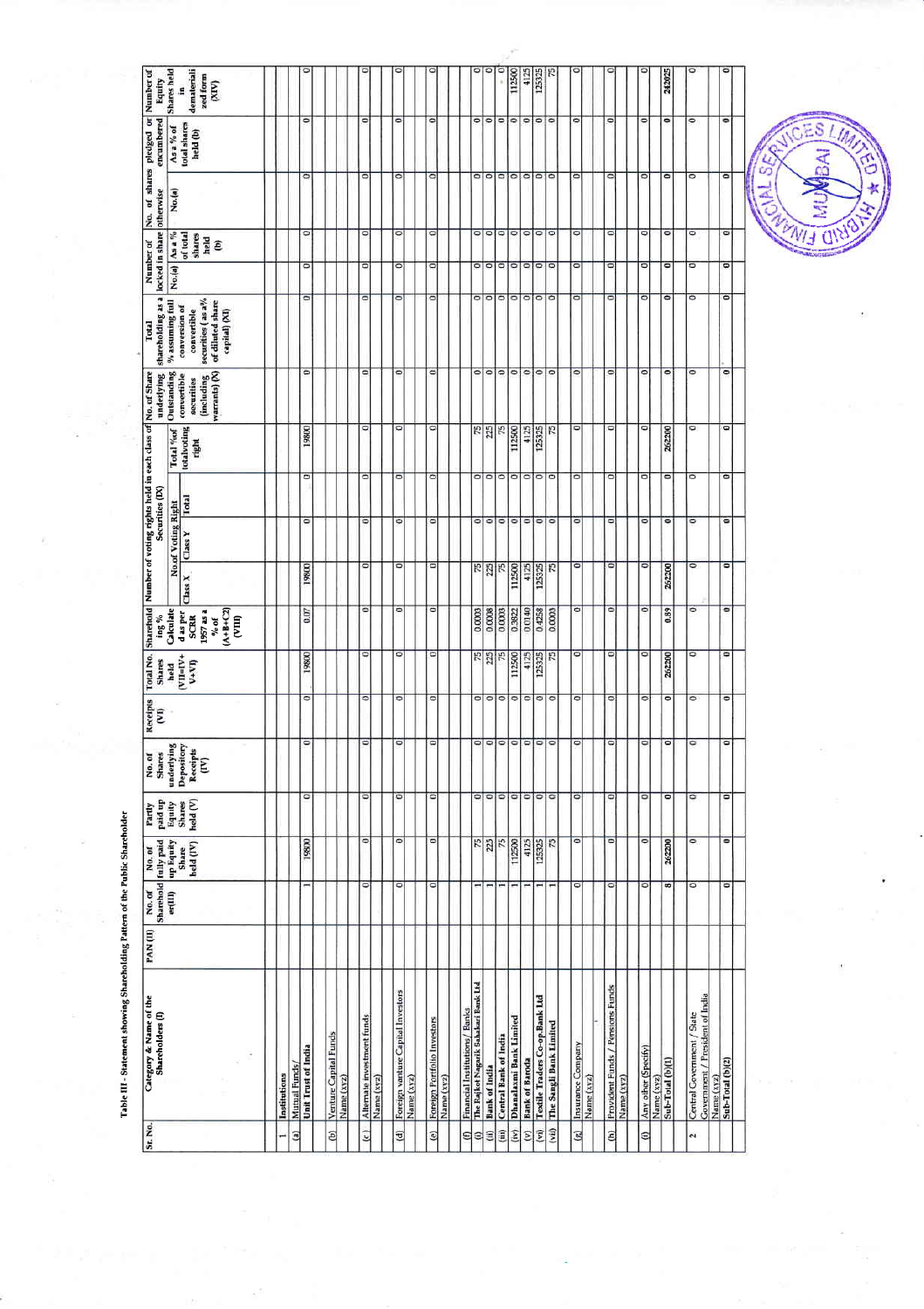| Non-Institutions<br>Individuals                                                         |       |          |                      |                          |                          |          |                   |          |                          |                    |                      |                          |                          |                      |                      |                          |                              |
|-----------------------------------------------------------------------------------------|-------|----------|----------------------|--------------------------|--------------------------|----------|-------------------|----------|--------------------------|--------------------|----------------------|--------------------------|--------------------------|----------------------|----------------------|--------------------------|------------------------------|
| Nominal Share Capital up to Rs.2 lakh<br>i- Individuals Share-holder holding            | 52202 | 8972297  | $\circ$              | $\circ$                  | ō                        | 8972297  | 30.48             | 8972297  | $\circ$                  | $\circ$            | 8972297              | $\overline{\phantom{a}}$ | $\overline{\phantom{0}}$ | $\overline{\circ}$   | $\circ$              | $\overline{\bullet}$     | 4422897<br>ਠ                 |
| nominal share capital in excess of Rs,2<br>ii- Individual shareholders holding<br>lakh. | ੜ     | 1357200  | $\overline{\bullet}$ | $\circ$                  | $\overline{\circ}$       | 1357200  | 4.61              | 1357200  | $\circ$                  | $\overline{\circ}$ | 1357200              | $\overline{\bullet}$     | $\overline{\bullet}$     | ਠ                    | $\circ$              | $\overline{\phantom{0}}$ | 752025<br>$\overline{\circ}$ |
| Virshi Nensi Toprani                                                                    |       | 353925   | $\circ$              | O                        | $\circ$                  | 353925   | 1.20              | 353925   | $\circ$                  | ۰                  | 353925               | ۵                        | $\circ$                  |                      | $\circ$              |                          | 37500                        |
| Hemal Vallabhdas Thakkar                                                                |       | 208125   | l0                   | $\overline{\phantom{a}}$ | $\circ$                  | 208125   | 0.71              | 208125   | $\circ$                  | ۰                  | 208125               | ö                        | $\circ$                  |                      | $\circ$              |                          | 208125                       |
| Jitendra J.Mehta                                                                        |       | 120000   | lo                   | $\circ$                  | $\circ$                  | 120000   | 0.41              | 120000   | $\circ$                  | $\circ$            | 120000               | $\circ$                  | $\circ$                  |                      |                      |                          | 120000                       |
| Jyoti Jitendra Mehta                                                                    |       | 84000    | lo                   | lo                       | $\circ$                  | 84000    | 0.29              | 84000    | $\circ$                  | $\circ$            | 84000                | $\circ$                  |                          | o                    | $\circ$              | $\circ$                  | 84000                        |
| Jitendra Jagannath Mehta                                                                |       | 79500    | $\circ$              | $\overline{\phantom{0}}$ | $\circ$                  | 79500    | 0.27              | 79500    | $\circ$                  | $\circ$            | 79500                | $\circ$                  | ۰                        | ۰                    | $\circ$              | $\circ$                  | 79500                        |
| Asha R Mehta                                                                            |       | 72750    | $\circ$              | $\circ$                  | $\circ$                  | 72750    | 0.25              | 72750    | $\circ$                  | $\circ$            |                      | $\circ$                  | ۰                        | ۰                    | $\circ$              | ۰                        |                              |
| Nishit Hemanth Mehta                                                                    |       | 72000    | lo                   | $\circ$                  | $\circ$                  | 72000    | 0.24              |          | lo                       | ∊                  | 72750                | ۰                        | ۰                        | ۰                    | ۰                    | $\circ$                  | 72000<br>0                   |
| Harshad N.Mehta                                                                         |       | 60000    | $\circ$              | $\circ$                  | ۰                        | 60000    | 0.20              | 60000    | $\circ$                  | ۰                  | 60000                | ۰                        | ۰                        | ۰                    | ۰                    | $\circ$                  | $\circ$                      |
| Amisha Deven Mehta                                                                      |       | 60000    | $\circ$              | $\circ$                  | $\circ$                  | 60000    | 0.20              | 60000    | $\circ$                  | ۰                  | 60000                | $\circ$                  | ۰                        | 0                    | $\circ$              | $\circ$                  | 60000<br>۰                   |
| Ila V.Bhuta                                                                             |       | 60000    | $\circ$              | $\circ$                  | $\circ$                  | 60000    | 0.20              | 60000    | $\circ$                  | $\circ$            | 60000                | $\circ$                  | ٥                        | $\circ$              | 0                    | ۰                        | $\circ$                      |
| Jabal C. Lashkari                                                                       |       | 49500    | $\circ$              | $\circ$                  | $\circ$                  | 49500    | 0.17              | 49500    | ۰                        | ۰                  | 49500                |                          | $\circ$                  | $\circ$              | $\circ$              | $\circ$                  | 49500<br>$\circ$             |
| Neerav N/G Father Vipin S. Bhuta                                                        |       | 48000    | $\circ$              | $\circ$                  | $\circ$                  | 48000    | 0.16              | 48000    | $\circ$                  | ۰                  | 48000                |                          | ۰                        | ۰                    | ۰                    | $\circ$                  | $\circ$                      |
| Harshit S. Vora                                                                         |       | 48000    | $\circ$              | $\circ$                  | $\circ$                  | 48000    | $\overline{0.16}$ | 48000    | $\circ$                  | 0                  | 48000                | $\mathbf{\overline{c}}$  |                          | $\circ$              | c                    | O                        | $\circ$                      |
| Amita Chandravadn Laskari                                                               |       | 41400    | $\circ$              | $\circ$                  | lc                       | 41400    | 0.14              | 41400    | $\overline{\phantom{a}}$ | $\circ$            | 41400                | $\circ$                  | C                        | $\overline{\circ}$   | $\overline{c}$       | $\circ$                  | 41400<br>$\circ$             |
| NBFCs Eegistered with RBI                                                               | ۰     | $\circ$  | ۰                    | $\circ$                  | $\circ$                  | $\circ$  | ۰                 | ٥        | $\overline{\circ}$       | ۰                  | ۰                    | ٥                        | ۰                        | ō                    | $\circ$              | ۵                        |                              |
| Name (xyz)                                                                              |       |          |                      |                          |                          |          |                   |          |                          |                    |                      |                          |                          |                      |                      |                          |                              |
| <b>Employee Trust</b>                                                                   | c     | ۰        | c                    | $\circ$                  | $\circ$                  | ۰        | $\epsilon$        | c        | ۰                        | ۰                  | c                    | c                        | c                        | $\bar{\circ}$        | $\circ$              | ٥                        | o                            |
| Name (xyz)                                                                              |       |          |                      |                          |                          |          |                   |          |                          |                    |                      |                          |                          |                      |                      |                          |                              |
| Overseas Depositiories (Holding DRs)<br>(Balancing Figure)                              | c     | Φ        | с                    | $\circ$                  | $\overline{\phantom{a}}$ | ۰        | ¢                 | D        | $\overline{\phantom{a}}$ | $\circ$            | $\overline{\bullet}$ | $\circ$                  | $\circ$                  | $\overline{\circ}$   | $\circ$              | $\circ$                  | $\overline{c}$               |
| Name (xyz)                                                                              |       |          |                      |                          |                          |          |                   |          |                          |                    |                      |                          |                          |                      |                      |                          |                              |
| Any Other (Specify)                                                                     |       | ۰        | ۰                    | ۰                        | $\circ$                  | c        | ۰                 | c        | ۰                        | c                  | o                    | $\circ$                  |                          | ۵                    | ۰                    | ٠                        |                              |
| Name (xyz)                                                                              |       |          |                      |                          |                          |          |                   |          |                          |                    |                      |                          |                          |                      |                      |                          |                              |
| Sub-Total (B)(3)                                                                        | 52216 | 10329497 | ¢                    | $\bullet$                | $\bullet$                | 10329497 | 35.09             | 10329497 | 0                        | 0                  | 10329497             | 0                        |                          | ۰                    | ۰                    | $\overline{\bullet}$     | 5174922                      |
| Total Public Shareholding<br>$(B) = (B)(1) + (B)(2) + (B)(3)$                           | 52224 | 10591697 | $\bullet$            | $\bullet$                | ᇹ                        | 10591697 | 35.98             | 10591697 | c                        | $\bullet$          | 10591697             | $\bullet$                | $\blacksquare$           | $\overline{\bullet}$ | $\overline{\bullet}$ | $\overline{\phantom{a}}$ | 5416947                      |

L

Details of the shareholders acting as person in concert including their shareholding (No.and %)<br>Details of shares which remain unclaimed may be given hear along with details such as number of shareholder outstanding share

Note:

(1) PAN would not be displayed on websites of stock exchange(s):<br>(2) The above format need to be disclosed along with the name of following persons:<br>Institutions/ non Institutions holding more than 1% of total number of sh



ä

į,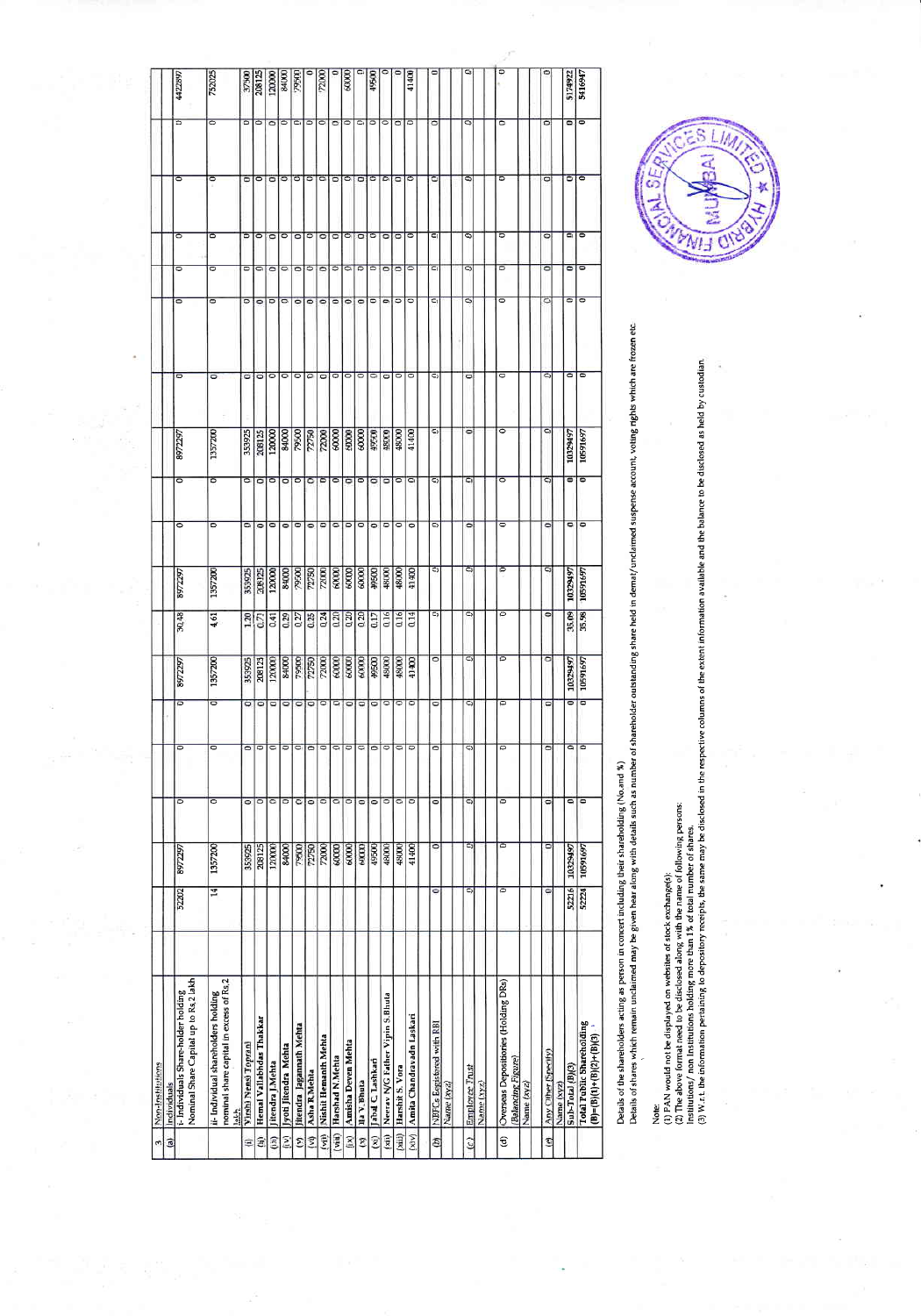| Category & Name of the Shareholders (I)                          | PAN(II) | Sharehold<br>ers (III)<br>No. of | up equity<br>shares held<br>Fully paid<br>No. of<br>ξ | paid up<br>Equity<br>Shares<br>Shares<br>held (V)<br>Partly- | receipts (VI) V+VI)<br>Underlying<br>depository<br>Nos. of<br><b>Shares</b> | $($ WI=IV+<br>Shares<br>held | as per<br>SCRR, 1957<br>As a% of<br>$\begin{bmatrix} 8\% \\ Calculated \end{bmatrix}$ |   |                      | Class of Securities (DX) | Total No.   Shareholdin   Number of Voting Rights held in each   No. of Shares<br>securities | Underlying Shareholdin<br>Outstanding gas a%<br>convertible Assuming<br><b>Total</b><br>full |        | Number of<br>Shares (XII)<br>Locked in | encumbered<br>Pledged or<br>Otherwise<br><b>Shares</b>                                                                                                                                                                                                                                                                                                                                                                                                                                      | Demateriali<br>Number of Number of | Equity<br>hares held<br>5 |
|------------------------------------------------------------------|---------|----------------------------------|-------------------------------------------------------|--------------------------------------------------------------|-----------------------------------------------------------------------------|------------------------------|---------------------------------------------------------------------------------------|---|----------------------|--------------------------|----------------------------------------------------------------------------------------------|----------------------------------------------------------------------------------------------|--------|----------------------------------------|---------------------------------------------------------------------------------------------------------------------------------------------------------------------------------------------------------------------------------------------------------------------------------------------------------------------------------------------------------------------------------------------------------------------------------------------------------------------------------------------|------------------------------------|---------------------------|
|                                                                  |         |                                  |                                                       |                                                              |                                                                             |                              |                                                                                       |   |                      |                          | (including                                                                                   | conversion                                                                                   |        |                                        |                                                                                                                                                                                                                                                                                                                                                                                                                                                                                             |                                    |                           |
|                                                                  |         |                                  |                                                       |                                                              |                                                                             |                              | $(A+B+C2)$<br>(VIII)                                                                  |   | No. of Voting Rights |                          | Total as a<br>% of                                                                           | warrants)(X)  securities (as<br>a percentage                                                 | e<br>2 |                                        |                                                                                                                                                                                                                                                                                                                                                                                                                                                                                             |                                    |                           |
|                                                                  |         |                                  |                                                       |                                                              |                                                                             |                              |                                                                                       |   | Class X   Class Y    | Total                    | Voting<br>Rights                                                                             | of diluted<br>Share                                                                          |        |                                        | $\begin{array}{c c c c} \hline \text{and } & \text{and } & \text{and} & \text{and} & \text{and} & \text{and} & \text{and} & \text{and} & \text{and} & \text{and} & \text{and} & \text{and} & \text{and} & \text{and} & \text{and} & \text{and} & \text{and} & \text{and} & \text{and} & \text{and} & \text{and} & \text{and} & \text{and} & \text{and} & \text{and} & \text{and} & \text{and} & \text{and} & \text{and} & \text{and} & \text{and} & \text{and} & \text{and} & \text{and} &$ |                                    |                           |
|                                                                  |         |                                  |                                                       |                                                              |                                                                             |                              |                                                                                       |   |                      |                          |                                                                                              | Capital)(XI)                                                                                 |        |                                        |                                                                                                                                                                                                                                                                                                                                                                                                                                                                                             |                                    |                           |
|                                                                  |         |                                  |                                                       |                                                              |                                                                             |                              |                                                                                       |   |                      |                          |                                                                                              |                                                                                              |        |                                        |                                                                                                                                                                                                                                                                                                                                                                                                                                                                                             |                                    |                           |
| Custodian / DR Holder                                            |         |                                  |                                                       |                                                              |                                                                             |                              |                                                                                       |   |                      |                          |                                                                                              |                                                                                              |        |                                        |                                                                                                                                                                                                                                                                                                                                                                                                                                                                                             |                                    |                           |
| Name of DR Holder(if available)                                  |         |                                  |                                                       |                                                              |                                                                             |                              |                                                                                       |   |                      |                          | o                                                                                            |                                                                                              |        |                                        |                                                                                                                                                                                                                                                                                                                                                                                                                                                                                             |                                    |                           |
| abc                                                              |         |                                  |                                                       | c                                                            |                                                                             |                              |                                                                                       |   |                      | ۰                        | ۰                                                                                            |                                                                                              |        |                                        | C                                                                                                                                                                                                                                                                                                                                                                                                                                                                                           |                                    |                           |
| efg                                                              |         |                                  |                                                       |                                                              | ō                                                                           |                              |                                                                                       |   | ö                    | ۰                        | o                                                                                            |                                                                                              |        | ٥                                      | 6                                                                                                                                                                                                                                                                                                                                                                                                                                                                                           |                                    |                           |
| Employee Eenefit Trust (Under SEBI Share based Employee Eenefit) |         |                                  |                                                       | c                                                            | $\overline{\phantom{a}}$                                                    |                              |                                                                                       |   | ō                    | ۵                        |                                                                                              |                                                                                              | ᇹ      | ᅙ<br>ō                                 | ō                                                                                                                                                                                                                                                                                                                                                                                                                                                                                           |                                    |                           |
| Regulations 2014)<br>Name abc                                    |         |                                  |                                                       |                                                              |                                                                             |                              |                                                                                       |   |                      |                          |                                                                                              |                                                                                              |        |                                        |                                                                                                                                                                                                                                                                                                                                                                                                                                                                                             |                                    |                           |
| Total Non Promoter-Non Public Shareholding (C) = (C)(1) + (C)(2) |         |                                  |                                                       | ۰                                                            | ۰                                                                           |                              |                                                                                       | c | ۰                    | ៑                        |                                                                                              | c                                                                                            | ៑      | ᇹ<br>$\overline{\phantom{a}}$          | ਫ                                                                                                                                                                                                                                                                                                                                                                                                                                                                                           |                                    |                           |

Table IV- statement showing shareholding pattern of the non promoter - non public shareholder

i.

ï

NOTE;<br>(2) PA above format nedes by disclosed name of Slock Exchange(s),<br>(2) PA above format needs to disclosed name of all holders holding more than 1% of total number of shares.<br>(3) w.r.t. the information pertaining to de